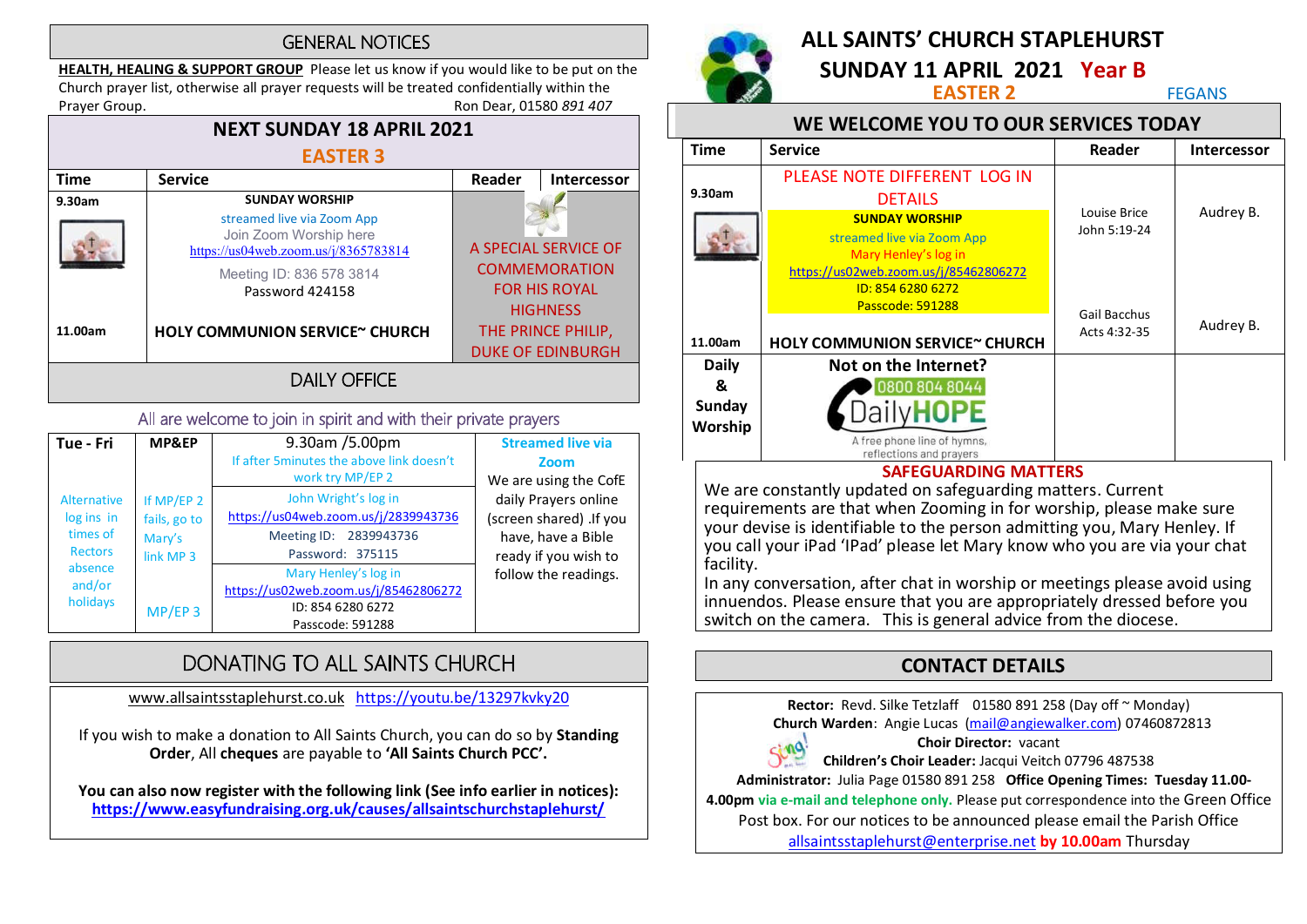## WE PRAY FOR

| JnDurL<br>Those who are Sick:  | Vicky Oakes, Clement Isasi Mawenu, Jean Clarke, Margaret<br>Marriott, Lesley Franklin, Audrey Bullock, , Roy Jones, Tara Sutton,<br>Ellen Brean,, Tracey Crayford, Fiona Neale, Billy Wright, Elaine<br>Martin, Sachin Shah, Tony Emery, Amelia Hamilton, James Parris,<br>Abigail Sharpe, David Gascoyne, Jeremy Rutaraka, Gary Jackson, Ken<br>Jackson, Mark McCarthey, , Michael House, Tony Poupard, Marie<br>(nee Green), Norman Wallis, Adrienne Russell, Robert Blondizik,<br>Colin Whatmore, Peter Richmond.<br>Lift these and all in need into the healing light of Christ |  |  |  |
|--------------------------------|-------------------------------------------------------------------------------------------------------------------------------------------------------------------------------------------------------------------------------------------------------------------------------------------------------------------------------------------------------------------------------------------------------------------------------------------------------------------------------------------------------------------------------------------------------------------------------------|--|--|--|
| Those who have died:           | Wendy Clifford , Pearl Mann                                                                                                                                                                                                                                                                                                                                                                                                                                                                                                                                                         |  |  |  |
| <b>Home Communion:</b>         | Ron Dear, Dorothy Hegarty, Valerie Simpson, Jane Scarff AB/ST<br>Barbara Chrimes.                                                                                                                                                                                                                                                                                                                                                                                                                                                                                                   |  |  |  |
| Abbotsleigh:                   | HC 1 Wed/month 11.00am for inform.<br>ST/MT<br>speak to                                                                                                                                                                                                                                                                                                                                                                                                                                                                                                                             |  |  |  |
| <b>Staplehurst Manor:</b>      | HC 2/4 Wed/month 11.30am for inform.<br>MH/ST<br>speak to                                                                                                                                                                                                                                                                                                                                                                                                                                                                                                                           |  |  |  |
| <b>Iden Manor:</b>             | HC 2 Tue/month<br>3.45pm for inform. speak to<br>MT/ST                                                                                                                                                                                                                                                                                                                                                                                                                                                                                                                              |  |  |  |
| ~Weekly Study Bible            | Bib.Stu. Mo/weekly<br>11.00am for inform. speak to<br>MT/CH                                                                                                                                                                                                                                                                                                                                                                                                                                                                                                                         |  |  |  |
| <b>Sobell Lodge:</b>           | Cof.Mo 1 Fri/month<br>10.30am<br>SK/ST<br>speak to                                                                                                                                                                                                                                                                                                                                                                                                                                                                                                                                  |  |  |  |
| Larchmere                      | HC Delphine Wass,<br>speak to<br>ST/MT/MH                                                                                                                                                                                                                                                                                                                                                                                                                                                                                                                                           |  |  |  |
| <b>Maidstone Home</b>          | Des Liddecoat (Cedardale Residential, Queen Road, Maidstone,<br>ME16 0HX, 01622 752117)<br>LF                                                                                                                                                                                                                                                                                                                                                                                                                                                                                       |  |  |  |
| <b>Baptisms:</b>               | Frankie Dorkings<br>Sun 2021<br>12.00pm<br>(ST)                                                                                                                                                                                                                                                                                                                                                                                                                                                                                                                                     |  |  |  |
|                                | Charles Nolan<br>Sun Tbc.<br>12.00pm<br>(ST)                                                                                                                                                                                                                                                                                                                                                                                                                                                                                                                                        |  |  |  |
|                                | Sun Tbc.<br>12.00pm<br>Jacques Nolan<br>(ST)                                                                                                                                                                                                                                                                                                                                                                                                                                                                                                                                        |  |  |  |
|                                | Danny Harris<br>Sun Tbc.<br>12.00pm<br>(MT)                                                                                                                                                                                                                                                                                                                                                                                                                                                                                                                                         |  |  |  |
|                                | <b>Esther Harris</b><br>Sun Tbc.<br>12.00pm<br>(MT)                                                                                                                                                                                                                                                                                                                                                                                                                                                                                                                                 |  |  |  |
| <b>Weddings:</b>               |                                                                                                                                                                                                                                                                                                                                                                                                                                                                                                                                                                                     |  |  |  |
| April<br>2021                  | Simon COLE & Fenella WOOD<br>(ST)                                                                                                                                                                                                                                                                                                                                                                                                                                                                                                                                                   |  |  |  |
| 2021<br>14 Aug                 | Catherine COALES & Marco VINAGRE<br>(ST)                                                                                                                                                                                                                                                                                                                                                                                                                                                                                                                                            |  |  |  |
| 25 Sep<br>2021<br>11 June 2022 | Abbie DENNING & Matthew ANDERSON<br>Joshua WITHAM & Jessica DUNN<br>(ST)                                                                                                                                                                                                                                                                                                                                                                                                                                                                                                            |  |  |  |

#### MONTH OF PRAYER

#### A PRAYER FOR THOSE WHO MOURN

Gracious God, as we remember before you those who have died, surround us and all who mourn with your strong compassion. Be gentle with us in our grief, protect us from despair, and give us grace to persevere and face the future with hope in Jesus Christ our risen Lord. Amen.

## DATES FOR YOUR DIARY

| Date                          |    | <b>Time</b> | What                              | Where            |
|-------------------------------|----|-------------|-----------------------------------|------------------|
| <b>APRIL</b><br>9.30am/5.00pm |    |             | <b>MORNING AND EVENING PRAYER</b> | $~\sim$ ZOOM     |
| Sun                           | 11 | 11.00am     | <b>PARISH COMMUNION</b>           | $^{\sim}$ Church |
| <b>SUN</b>                    | 18 | 9.30am      | <b>SERVICE OF COMMEMORATION</b>   | $~\sim$ ZOOM     |
|                               |    | 11.00am     | <b>PARISH COMMUNION</b>           | $^{\sim}$ Church |
|                               |    |             |                                   |                  |

#### ANNOUNCEMENT



## SILKE'SHOLIDAY

#### & change in Log in details

Silke will be taking a week off, but monitoring phone messages and e-mails. For Morning and Evening Prayer, please use Mary's log in details for this Sunday.

## ALL SAINTS' CHURCH APCM

## To all conveners : Please send your reports to Angie asap.

All Saints' Annual Parochial Church meeting will be held on Wednesday 28<sup>th</sup> April 21 via Zoom. Please join us if you would like to hear about what has been happening in our church during the last year, and plans for the future. The meeting will be preceded by the Vestry Meeting to elect churchwardens. This meeting will start at 7.30pm, and will be immediately followed by the APCM.

Reports of the work of different groups within the church will be available prior to the meetings electronically, if you have any queries please email Angie Lucas

mail@angiewalker.com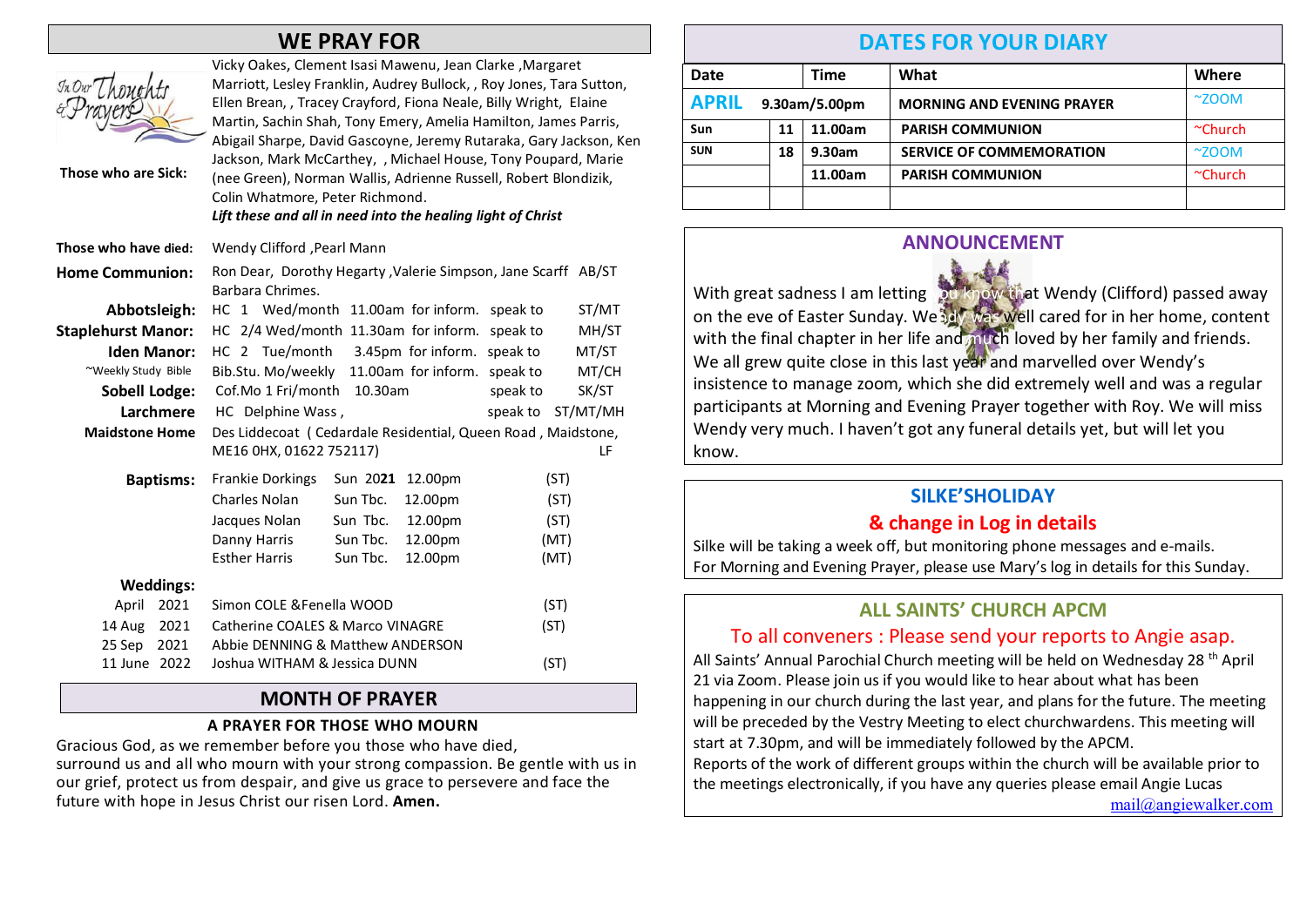## DONATION FOR TREASURERS GIFT

After many years in the treasurer's role at All Saints, Caroline is stepping down, please pop any donations to church office or to Angie. 7 Usborne Close – (or email for collection) mail@angiewalker.com '

# SUNDAY WORSHIP



*Saddleback Kids Church at home:* **Saddleback Kids YouTube Channel**

GRADE 5 and 6 https://youtu.be/EzPwh5CqE3E

## ADULT DEVOTION

LECTIO 365 is a daily devotional resource that helps you pray the Bible every day. https://www.24-7prayer.com/dailydevotional

# ALPHA online course videos "WHY & HOW

# SHOULD I READ THE BIBLE'







## **ROYAL ANNOUNCEMENTS**





God of our lives, we give thanks for the life of Prince Philip, for his love of our country, and for his devotion to duty. We entrust him now to your love and mercy, through our Redeemer Jesus Christ. Amen.

Thank you to all who sprang into action to respond to the news of the death of Prince Philip. I would like to thank especially Andrew Brady updating the website, Tony Henley putting up the flag pole, Norman putting up the flag, The Bell ringers chiming the church bell 99times. Angie and Mary offering all help needed, Alison Smith , Parish Council clerk, who together with me finalised Operation Forth Bridge action plan for Staplehurst about a month ago, Helen Wilkins keeping me up to date with worship service information. The manufacture of the Vours Silke

#### BOOK OF CONDOLENCES

The Government is not permitting us to use a physical book of condolences. There is however an online book which you can access via All Saints Church website.